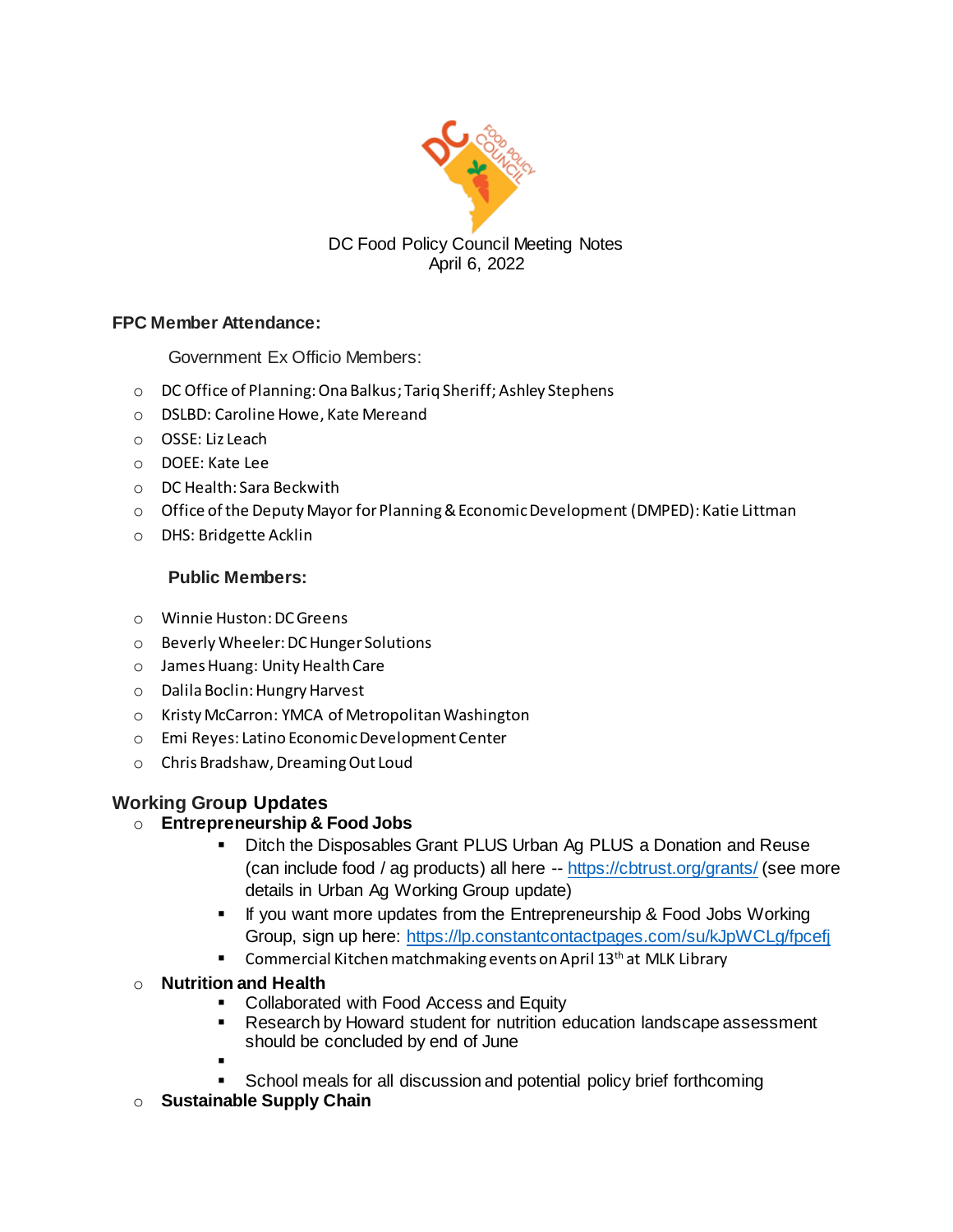■ Met last month and asked for input on Glasgow Climate change brief

# o **Food Access and Equity**

■ Collaborated with Nutrition and Health Working Group

# o **Urban Agriculture**

- Met in-person at Common Good City Farm
- Urban Ag and infrastructure grant available until May 19th for up to \$10,000**.**  Click here for more details[: https://cbtrust.org/grants/district-of-columbia-urban](https://cbtrust.org/grants/district-of-columbia-urban-agriculture/?fbclid=IwAR1nFgjI4pJSsMC2uSiqLfowauIFdUCuxAQ5vnGbh7Qq6XCEuOGS1NGV6Dc)[agriculture/?fbclid=IwAR1nFgjI4pJSsMC2uSiqLfowauIFdUCuxAQ5vnGbh7Qq6XCEuOG](https://cbtrust.org/grants/district-of-columbia-urban-agriculture/?fbclid=IwAR1nFgjI4pJSsMC2uSiqLfowauIFdUCuxAQ5vnGbh7Qq6XCEuOGS1NGV6Dc) [S1NGV6Dc](https://cbtrust.org/grants/district-of-columbia-urban-agriculture/?fbclid=IwAR1nFgjI4pJSsMC2uSiqLfowauIFdUCuxAQ5vnGbh7Qq6XCEuOGS1NGV6Dc)
- **3 grant opportunities:**
- **Donation and Reuse:** The [Donation](https://cbtrust.org/grants/district-of-columbia-donation-reuse/) and Reuse Awards will fund projects, programs, and services that reduce waste and increase the diversion of reusable material, including edible food, from landfills and incineration through donation or reuse.
- **Ditch the Disposables:** The Ditch the [Disposables](https://cbtrust.org/grants/district-of-columbia-ditch-the-disposables/) Awards will fund dishes and dishwashing for onsite dining, reusable containers for take-out, reusable foodware services, and projects that reduce food waste (this last element is specifically for schools).
- **Urban Agriculture:** The Urban [Agriculture](https://cbtrust.org/grants/district-of-columbia-urban-agriculture/) Small Awards will fund support the increased infrastructure and operations at urban farms to advance strategies to support the success of agriculture initiatives for socially disadvantaged farmers.
- Rooting DC: Virtual event June 25<sup>th</sup> expo fair more details to come
- Urban Farm Tax abatement document working on accessibility around language, now translated into Spanish and Amharic; outreach will be conducted
- Urban Farm Land Lease survey please share with your networks [https://forms.office.com/pages/responsepage.aspx?id=8Unkj5SLt0-ZBm-](https://forms.office.com/pages/responsepage.aspx?id=8Unkj5SLt0-ZBm-Tnagtc6_BsTQbbghLvF3cieYd2pxUQzZBMkJPQTlFQzhFWExGQ1JWNzE2N1ZXQi4u)[Tnagtc6\\_BsTQbbghLvF3cieYd2pxUQzZBMkJPQTlFQzhFWExGQ1JWNzE2N](https://forms.office.com/pages/responsepage.aspx?id=8Unkj5SLt0-ZBm-Tnagtc6_BsTQbbghLvF3cieYd2pxUQzZBMkJPQTlFQzhFWExGQ1JWNzE2N1ZXQi4u) [1ZXQi4u](https://forms.office.com/pages/responsepage.aspx?id=8Unkj5SLt0-ZBm-Tnagtc6_BsTQbbghLvF3cieYd2pxUQzZBMkJPQTlFQzhFWExGQ1JWNzE2N1ZXQi4u)

# o **Nourish DC Approach and Impact Presentation: Alison Powers**

- Nourish 1-million grant part of DMPED Local Equity and Access Fund (LEAF)
- Focusing on food access in Wards 5, 7& 8 focused BIPOC (Black, Indigenous, and People of Color) food businesses, organizations, and entrepreneurs.
- Various use of funding but most reported usage of was for staff; marketing and equipment
- 9 Grantees for \$400K in grant funding: https://www.capitalimpact.org/programs/coop-innovation-awards/

# o **Mayors FY 23 Budget:Tariq Shariff**

| Grant Programs                                                  |                                                       |                  |                  |                             |
|-----------------------------------------------------------------|-------------------------------------------------------|------------------|------------------|-----------------------------|
| <b>Agency Program</b>                                           | <b>Program/Division</b>                               | FY 2022          | FY 2023          | Change<br><b>Department</b> |
| Department of Small and<br><b>Local Business</b><br>Development | <b>Robust Retail Grant</b><br>Aspire and DREAM Grants | \$0<br>\$475,000 | \$0<br>\$775,000 | \$500,000<br>\$300,000      |

# • **Grant Programs**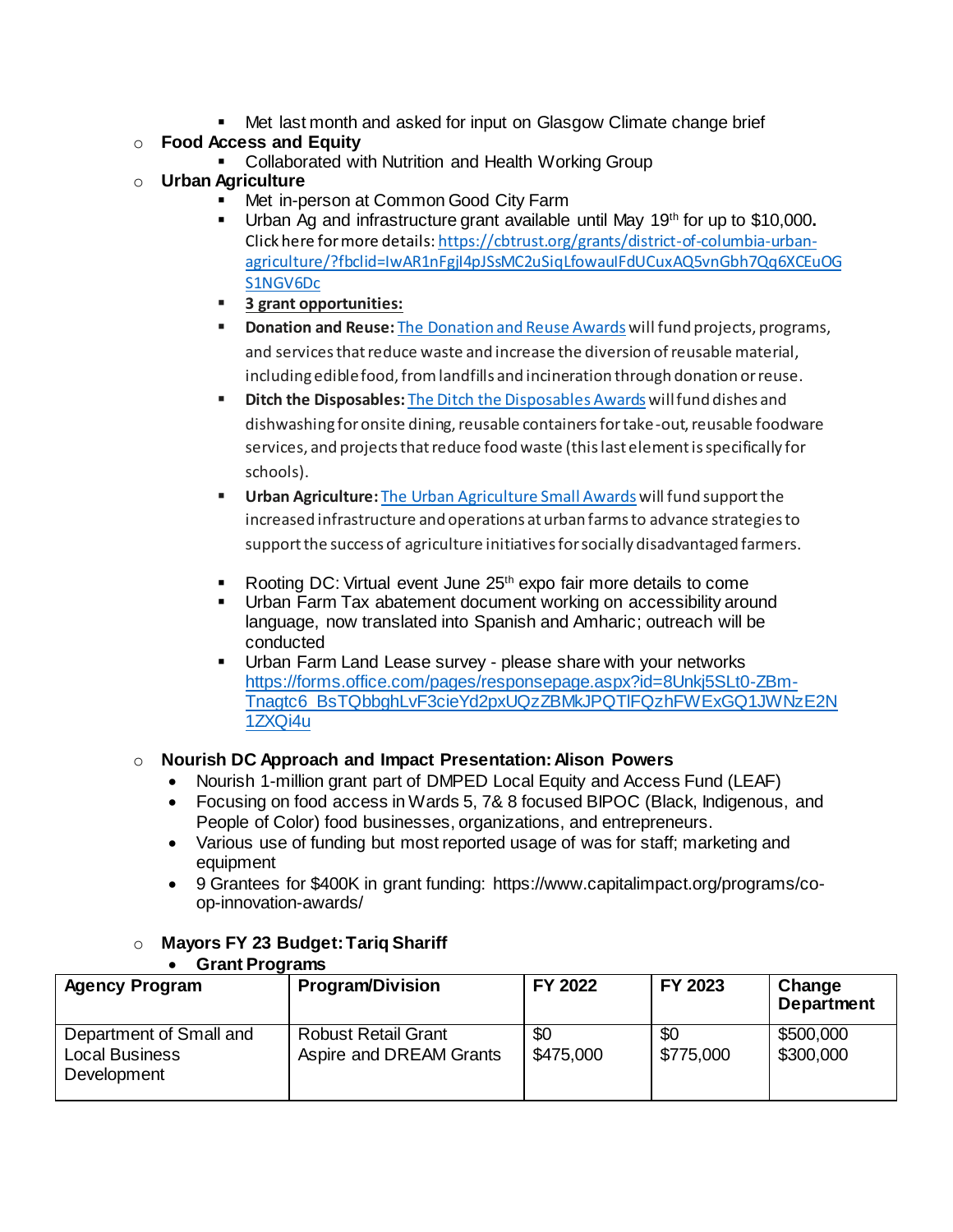| Deputy Mayor for Planning<br>and Economic Development | <b>Great Streets</b><br>Nourish DC<br>Food Access Fund<br><b>Hospitality Sector Relief</b><br><b>Bridge</b> | \$7,943,000<br>\$500,000<br>\$27,245,259<br>\$0 | \$7,127,000<br>\$500,000<br>\$23,778,000<br>\$8,000,000 | \$816,000<br>\$0<br>\$3,467,259<br>\$8,000,000 |
|-------------------------------------------------------|-------------------------------------------------------------------------------------------------------------|-------------------------------------------------|---------------------------------------------------------|------------------------------------------------|
|-------------------------------------------------------|-------------------------------------------------------------------------------------------------------------|-------------------------------------------------|---------------------------------------------------------|------------------------------------------------|

#### • **New Funding**

| <b>Agency</b>            | <b>Program Division</b>                  | FY 2023         |
|--------------------------|------------------------------------------|-----------------|
| Office of Planning       | <b>Food Policy Council Operations</b>    | \$25,000        |
| Department of Energy and | Green Food Purchasing Act                | \$141,000       |
| Environment              | Sustainable DC                           | \$150,000       |
| Department of Parks and  | Community Garden at Oxon Run Park        | \$500,000       |
| Recreation               | Out-of-School-Time Recreation Activities | \$3,850,000     |
|                          | Out-of-School-Time Grant Opportunities   | \$5,775,000     |
|                          | <b>Summer Camps</b>                      | \$13,500,000.00 |
| Department of Aging and  | <b>Grocery Card Distribution Pilot</b>   | \$750,000       |
| <b>Community Living</b>  | End Senior Hunger/Combat Isolation       | \$2,650,000     |

#### • **Recurring Funding**

| <b>Agency Program</b>                       | <b>Program/Division</b>                                                                                              | FY 2022                                 | FY 2023                                 | Change<br><b>Department</b>     |
|---------------------------------------------|----------------------------------------------------------------------------------------------------------------------|-----------------------------------------|-----------------------------------------|---------------------------------|
| Department of Aging<br>and Community Living | <b>Community Dining Program</b><br><b>Home Delivered Meals</b><br><b>Commodity/Farmers Markets</b><br>(Grocery Plus) | \$4,523,000<br>\$6,646,000<br>\$410,000 | \$5,483,000<br>\$8,154,000<br>\$410,000 | \$960,000<br>\$1,508,000<br>\$0 |
| Department of Health<br><b>Care Finance</b> | Produce Rx                                                                                                           | \$500,000                               | \$500,000                               | \$0                             |

#### • **Expiring ARPA Funds**

| <b>Program/Division</b>                   | FY 2022     | FY 2023     | Change<br>Department |
|-------------------------------------------|-------------|-------------|----------------------|
| Capital Area Food Bank Funding            | \$1,000,000 | \$0         | (\$1,000,000)        |
| Joyful Food Markets                       | \$1,825,000 | \$1,500,000 | \$325,000            |
| <b>Healthy Corner</b>                     | \$750,000   | \$500,000   | \$250,000            |
| <b>Produce Plus</b>                       | \$1,401,934 | \$1,170,934 | (\$231,000           |
| Home Delivered Meals (Medically Tailored) | \$825,000   | \$800,000   | \$25,000             |

#### **WIC Electronic Benefits Pilot: Akua Odi Boateng**

o DC Health is rolling out Electronic Benefit cards for residents enrolled in the Special Supplemental Nutrition Program for Women, Infants, and Children (WIC).